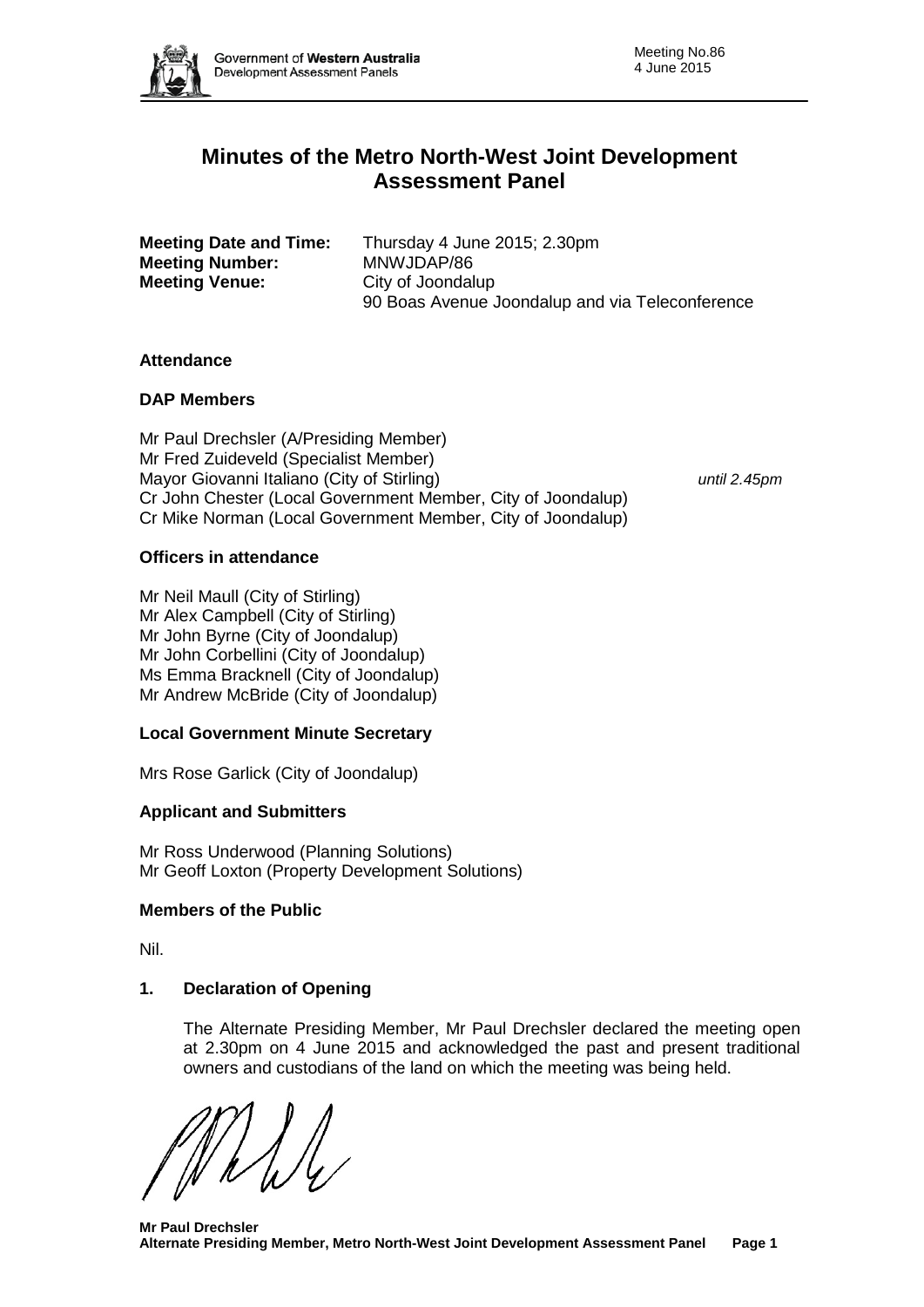The Alternate Presiding Member announced the meeting would be run in accordance with the *Development* Assessment *Panel Standing Orders 2012* under the *Planning and Development (Development Assessment Panels) Regulations 2011*.

The Alternate Presiding Member advised that the meeting is being audio recorded in accordance with Section 5.16 of the Standing Orders 2012; No Recording of Meeting, which states: *'A person must not use any electronic, visual or audio recording device or instrument to record the proceedings of the DAP meeting unless the Presiding Member has given permission to do so.'* The Deputy Presiding Member granted permission for the minute taker to record proceedings for the purpose of the minutes only.

# **2. Apologies**

Ms Karen Hyde (Presiding Member) Cr Rod Willox (Local Government Member, City of Stirling)

# **3. Members on Leave of absence**

Nil.

# **4. Noting of minutes**

The Minutes of the Metro North-West JDAP meeting No.85 held on 26 May 2015 were not available for noting at the time of meeting.

# **5. Declaration of Due Consideration**

All members declared that they had duly considered the documents.

# **6. Disclosure of interests**

Nil.

# **7. Deputations and presentations**

**7.1** Presenter: Mr Ross Underwood (Planning Solutions)

Mr Underwood addressed the DAP members, speaking for Item 9.1 in support of the officers recommendation, but seeking removal of Amended Condition (b).

# **8. Form 1 - Responsible Authority Reports – DAP Application**

Nil.

# **9. Form 2 – Responsible Authority Reports - Amending or cancelling DAP development approval**

**Mr Paul Drechsler Alternate Presiding Member, Metro North-West Joint Development Assessment Panel Page 2**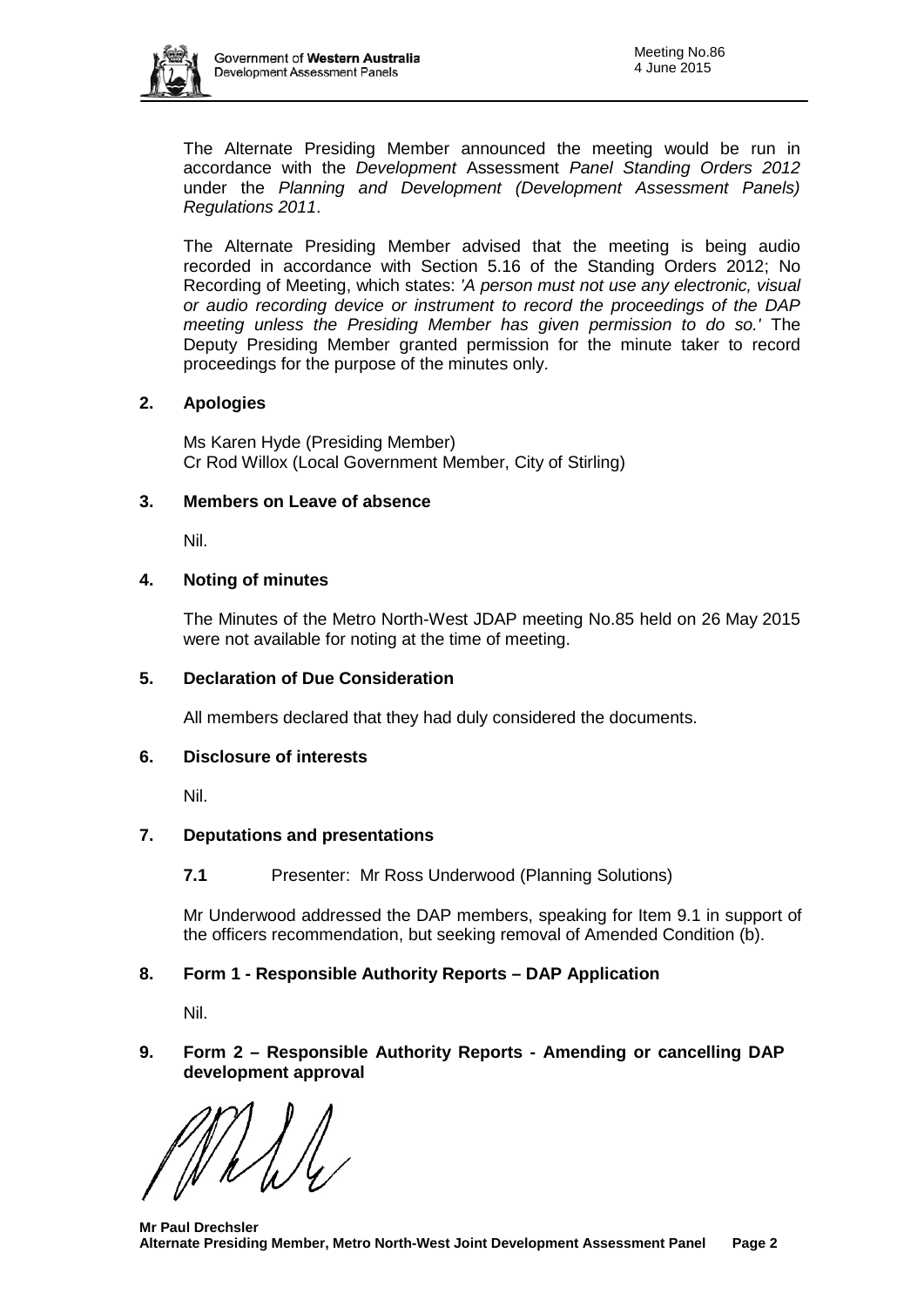

| Lots 32, 33 and 105, House Number 96<br>Tenth Avenue, Inglewood |
|-----------------------------------------------------------------|
| Mixed Use Development - Two Restaurants,                        |
| Medical Centre, Office & 91 Multiple                            |
|                                                                 |
| <b>Planning Solutions</b>                                       |
| Sanborn Holdings Pty Ltd                                        |
| City of Stirling                                                |
| DP/14/00508                                                     |
|                                                                 |

# **REPORT RECOMMENDATION / PRIMARY MOTION**

**Moved by:** Mayor Giovanni Italiano **Seconded by:** Mr Fred Zuideveld

That the Metro North-West JDAP resolves to:

- 1. Accept that the DAP Application reference DP/14/00508 as detailed on the DAP Form 2 dated stamped 8 April 2015 is appropriate for consideration in accordance with regulation 17 of the *Planning and Development (Development Assessment Panels) Regulations 2011*;
- 2. Approve the DAP Application reference DP/14/00508 as detailed on the DAP Form 2 date stamped 8 April 2015 and accompanying plans approved and date stamped 8 April 2015 in accordance with Clause 10.3.1 of the City of Stirling Local Planning Scheme No 3, for the proposed amendment to the approved mixed use development at Lots 32, 33 and 105, House Number 96 Tenth Avenue, Inglewood, subject to:

#### **Amended Conditions**

- a) A maximum of three (3) health practitioners may operate from the proposed Medical Centre at the site at any given time.
- b) Seven of the car parking bays currently nominated for resident parking purposes are to be allocated to the proposed non-residential land uses. The additional bays are to be located on first basement level and shall not restrict access to residential storerooms.
- c) All other conditions and requirements detailed on the previous approval dated 23 June 2014 shall remain unless altered by this approval.

#### **AMENDING MOTION 1**

#### **Moved by: Mr Fred Zuideveld Seconded by: Nil**

That Condition (b) be deleted.

**Mr Paul Drechsler Alternate Presiding Member, Metro North-West Joint Development Assessment Panel Page 3**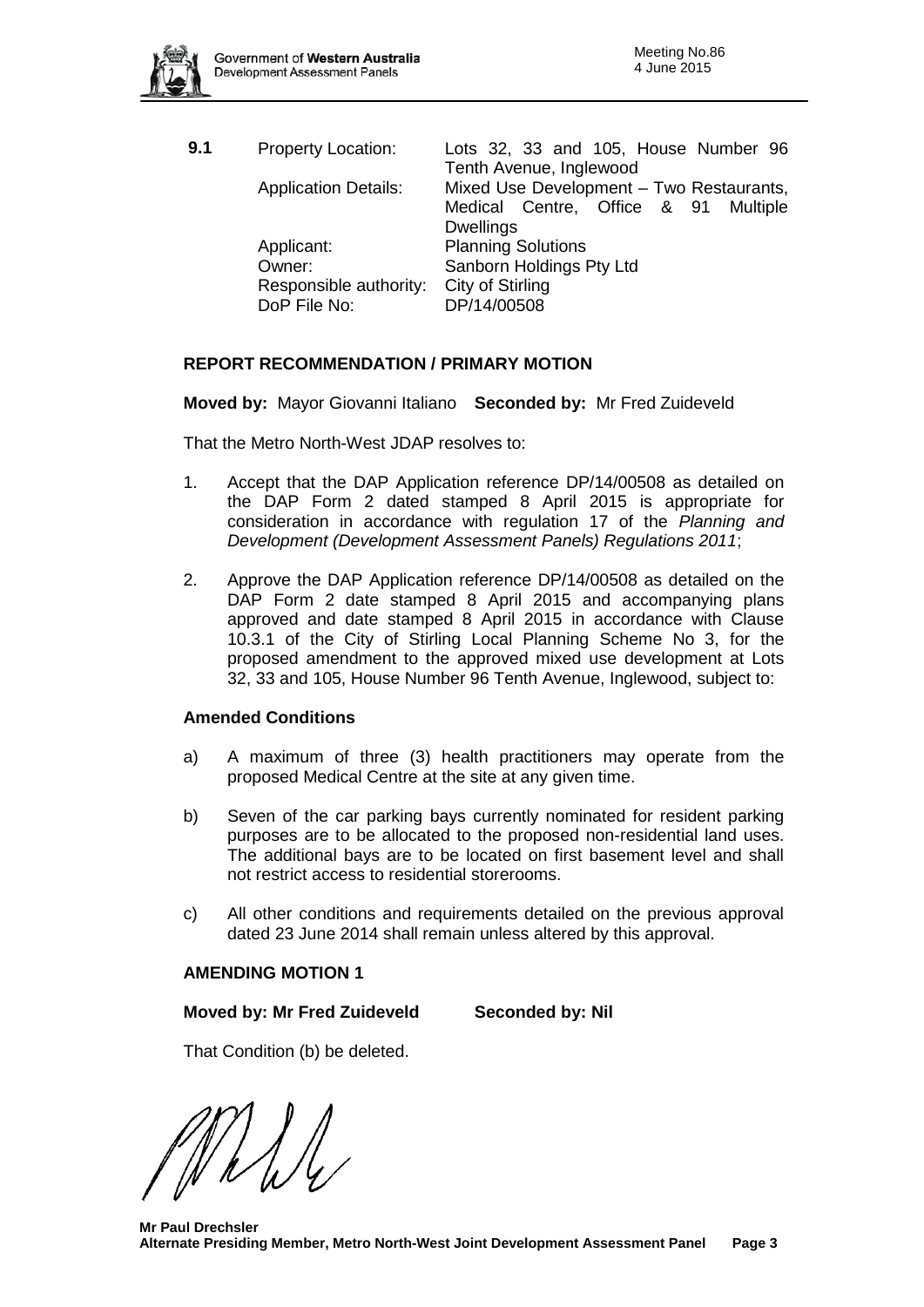

# **The Amending Motion LAPSED for want of a seconder.**

# **The Report Recommendation/Primary Motion was put and CARRIED UNANIMOUSLY.**

Responsible authority: City of Joondalup<br>DoP File No: DP/12/00582 DoP File No:

**9.2** Property Location: Lot 811 (3) Sundew Rise, Joondalup Application Details: Modifications to approved showroom, office and take-away food outlet development Applicant: Geoff Loxton of Property Development **Solutions** Owner: **Arise Joondalup Pty Ltd** 

# **REPORT RECOMMENDATION / PRIMARY MOTION**

### **Moved by:** Mr Fred Zuideveld **Seconded by:** Mr Paul Drechsler

That the Metro North-West JDAP resolves to:

- 1. **Approve** the DAP Application reference DP/12/00582 as detailed on the DAP Form 2 dated 4 February 2015 is appropriate for consideration in accordance with regulation 17 of the *Planning and Development (Development Assessment Panels) Regulations 2011*;
- 2. **Approve** the DAP Application reference DP/12/00582 as detailed on the DAP Form 2 dated 4 February 2015 and accompanying plans received 4 February 2015 in accordance with the provisions of the *City of Joondalup District Planning Scheme No. 2* and the *Metropolitan Region Scheme*, for minor amendments to the approved showroom, office and take-away food outlet development at Lot 811 (3) Sundew Rise, Joondalup, subject to:

#### **Amended Conditions**

- 1. Low level illumination shall be used for all signage.
- 2. Illumination to all signage must not flash, pulsate or chase.
- 3. Illumination of the signage tower is only permitted between the hours of 7:00am to 9:30pm.
- 4. Pavement and road markings shall be provided at the opposing pedestrian refuge pavements located between Lots 810 (9) and 811 (3) Sundew Rise, specifically Buildings 2 and 3 in accordance with AS 1742.10, Manual of Uniform Traffic Control Devices.

# **Advice Notes**

**Mr Paul Drechsler Alternate Presiding Member, Metro North-West Joint Development Assessment Panel Page 4**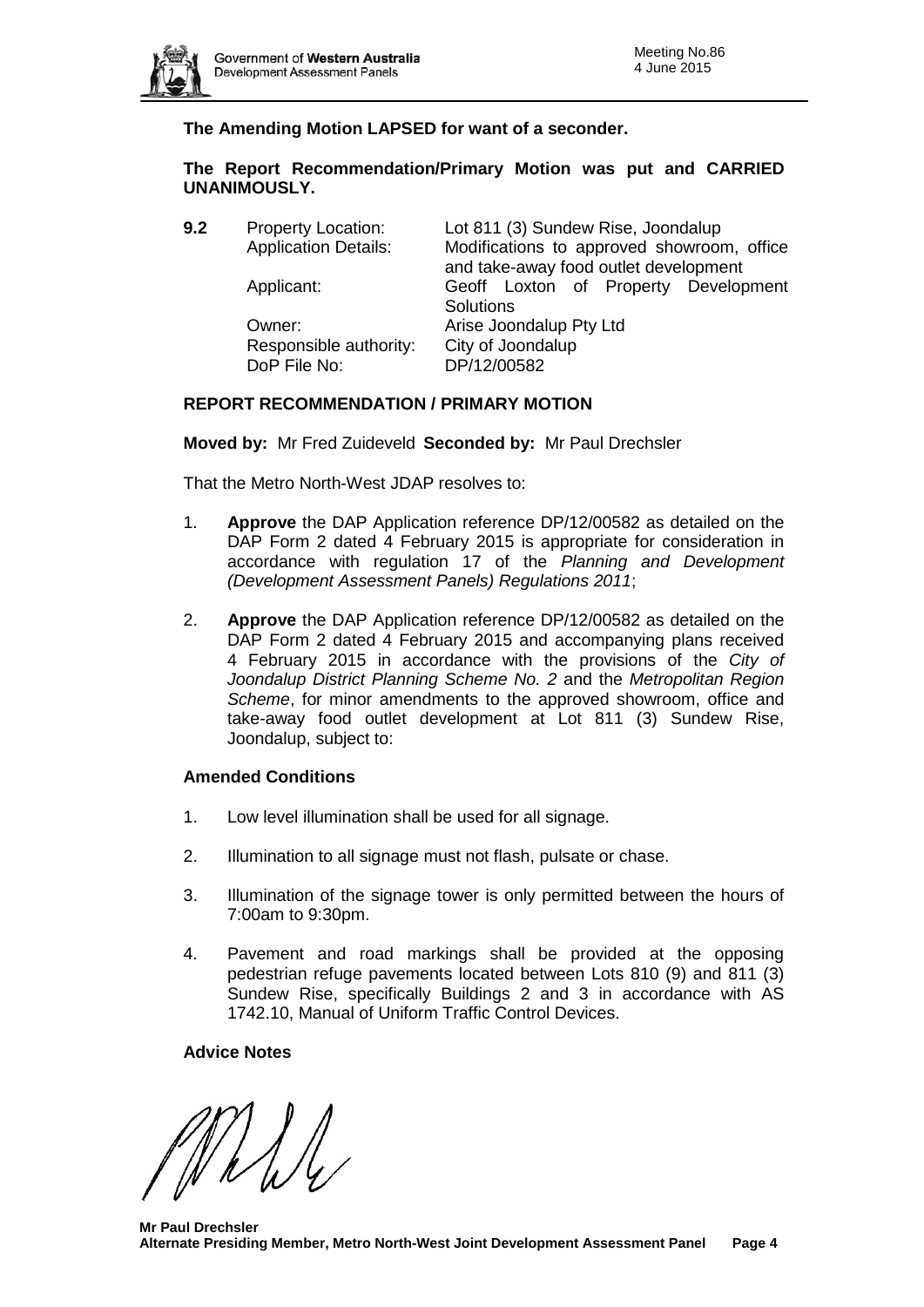

- 1. All conditions and requirements detailed on the previous approval dated 29 August 2012 shall remain applicable.
- 2. All other additional signage shall be the subject of a separate Development Application.
- 3. This approval relates to the modifications only as detailed in the approved plans. It does not relate to any other development.

# **AMENDING MOTION 1**

**Moved by** Mr Fred Zuideveld **Seconded by:** Cr John Chester

That a new Condition 5 be added as follows:

*5. The over height signage structure is to be reduced to the original approved height of 18.1 metres.* 

# **The Amending Motion was put and CARRIED UNANIMOUSLY.**

### **PRIMARY MOTION (AS AMENDED)**

That the Metro North-West JDAP resolves to:

- 1. **Approve** the DAP Application reference DP/12/00582 as detailed on the DAP Form 2 dated 4 February 2015 is appropriate for consideration in accordance with regulation 17 of the *Planning and Development (Development Assessment Panels) Regulations 2011*;
- 2. **Approve** the DAP Application reference DP/12/00582 as detailed on the DAP Form 2 dated 4 February 2015 and accompanying plans received 4 February 2015 in accordance with the provisions of the *City of Joondalup District Planning Scheme No. 2* and the *Metropolitan Region Scheme*, for minor amendments to the approved showroom, office and take-away food outlet development at Lot 811 (3) Sundew Rise, Joondalup, subject to:

# **Amended Conditions**

- 1. Low level illumination shall be used for all signage.
- 2. Illumination to all signage must not flash, pulsate or chase.
- 3. Illumination of the signage tower is only permitted between the hours of 7:00am to 9:30pm.

**Mr Paul Drechsler Alternate Presiding Member, Metro North-West Joint Development Assessment Panel Page 5**